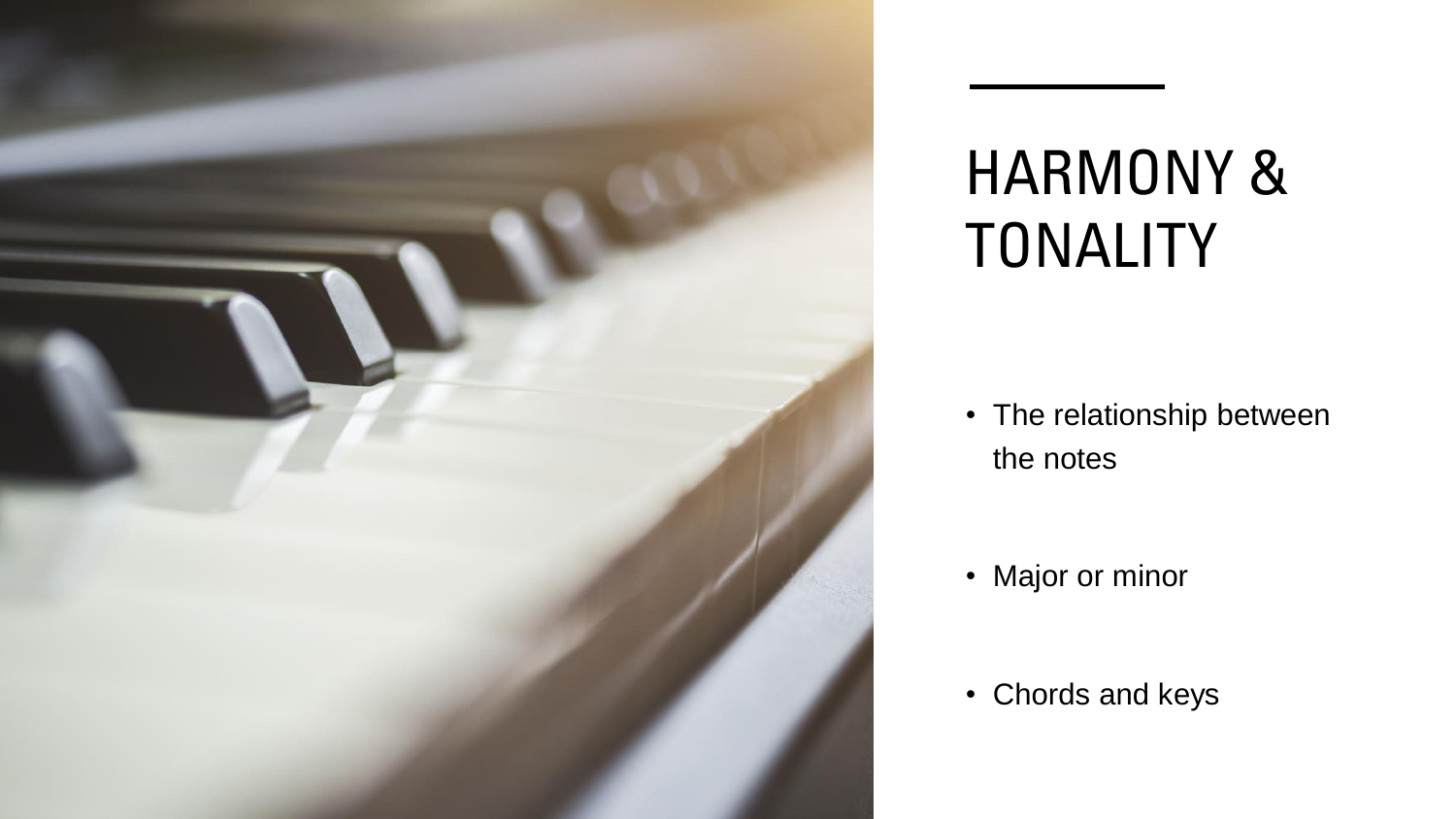# HARMONY & TONALITY

Major – when the music sounds 'happy'

Minor – when the music sounds 'sad'

Tonality - 'Describe the tonality of this music' means 'is it major or minor?'

Perfect cadence – when the music sounds finished

Imperfect cadence – when the music sounds unfinished

Plagal cadence – when the music sounds finished, and like 'amen'

Interrupted – the music goes somewhere unexpected

Tierce de Picardie – when the music is in a minor key but ends on a major chord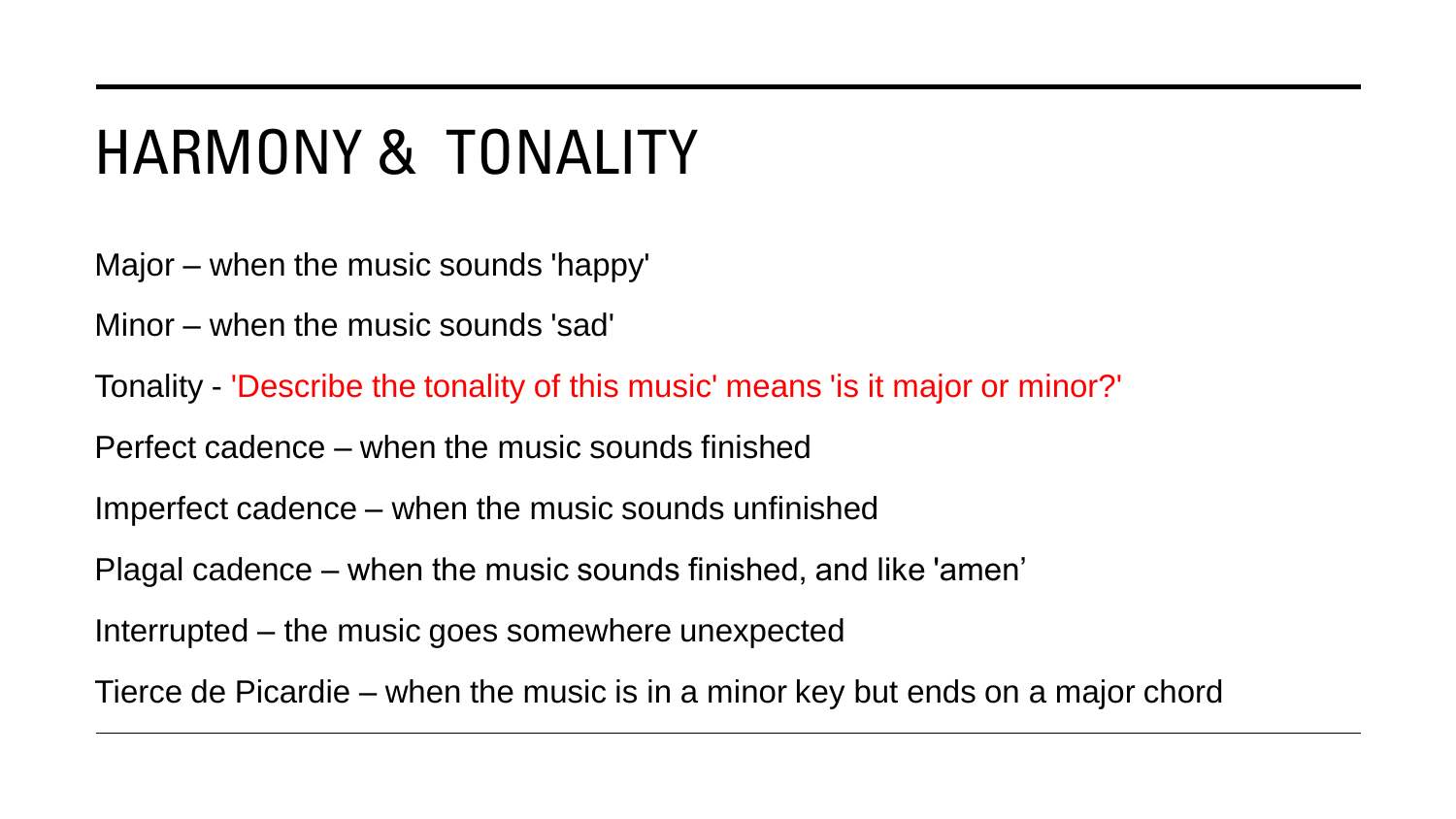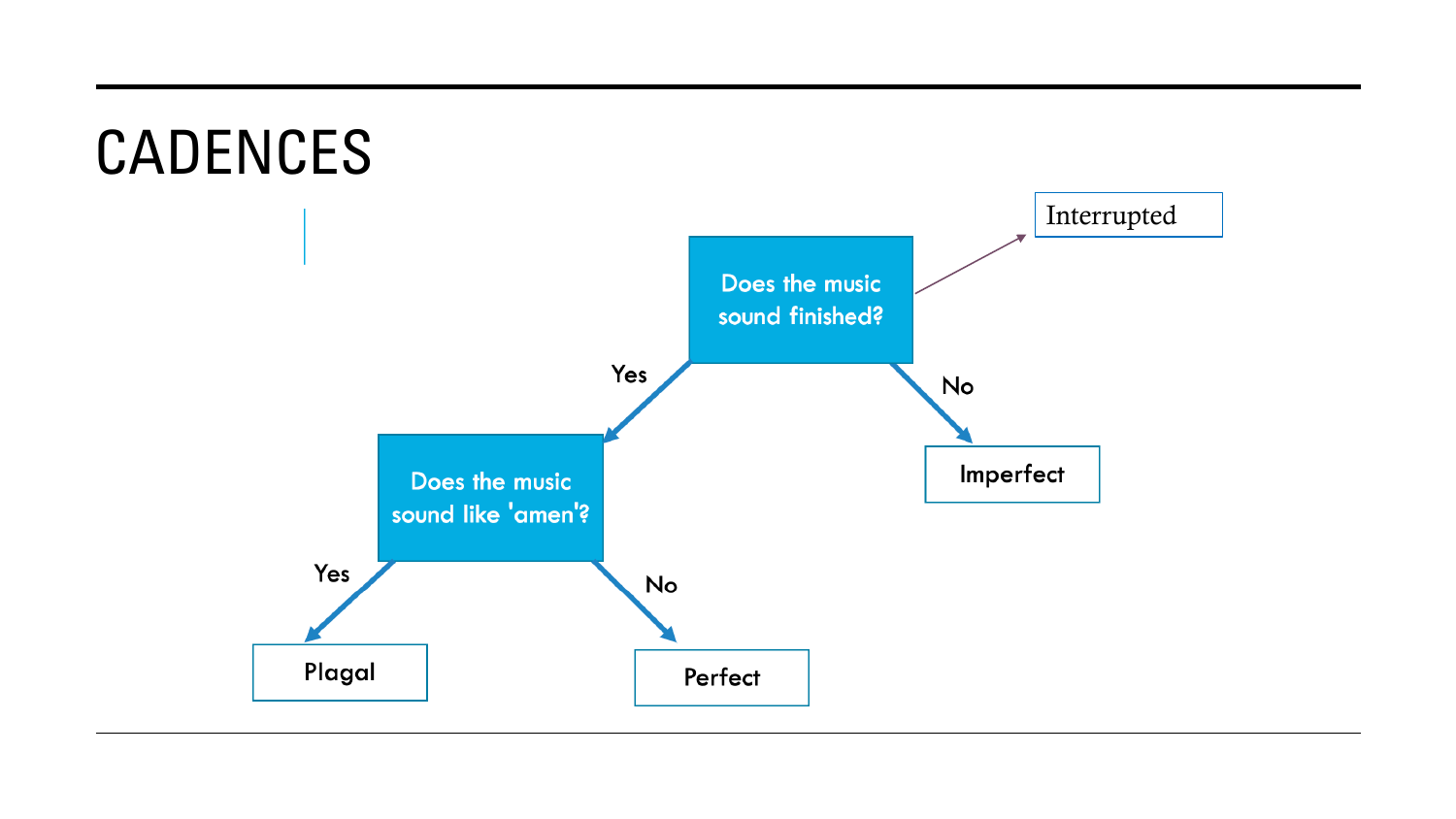# CADENCES

- Perfect: Sounds finished (chord  $V-I$ )
- Imperfect: Sounds unfinished (end on chord V, e.g. I-V; IV-V)
- **Plagal**: Sounds like 'amen' at the end of a hymn, sound finished (IV-I)
- Interrupted: Sounds unexpected (e.g. V-VI)
- Tierce de Picardie: Major chord at end of minor piece of music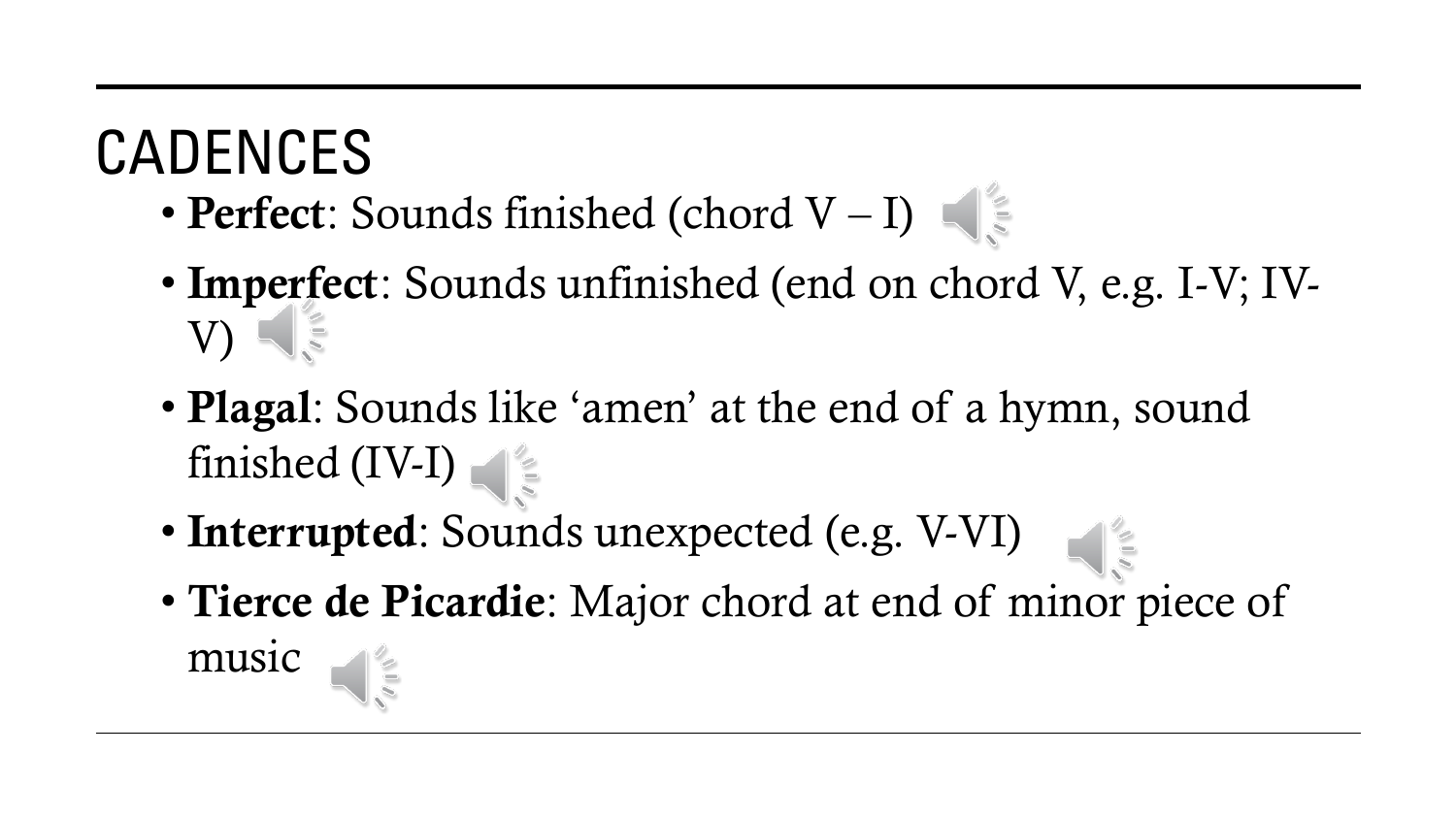# IDENTIFYING MODULATIONS

- Relative minor fairly easy to spot. Did the music start major and end minor?
- Subdominant you can still hum the tonic note and it will fit
- Dominant the tonic note no longer fits if you hum it
- Let's see it! <https://www.youtube.com/watch?v=cmBWaAeylsg> (from 12.11)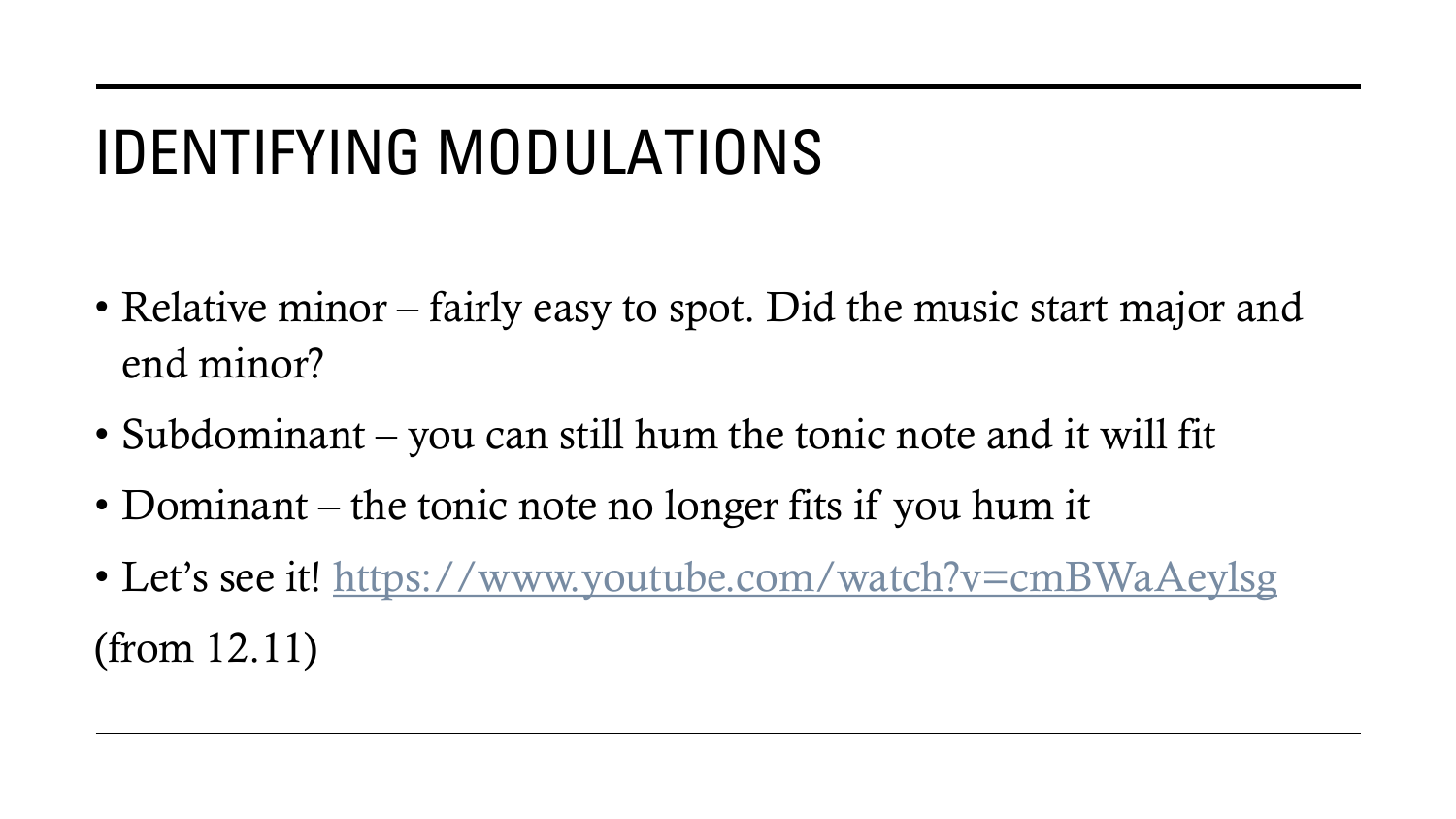## CADENCE QUIZ



- You will hear the key chord (chord I) at the start of each extract, and the cadences are a mixture of Perfect, Imperfect, Plagal and Interrupted.
- You will hear each cadence twice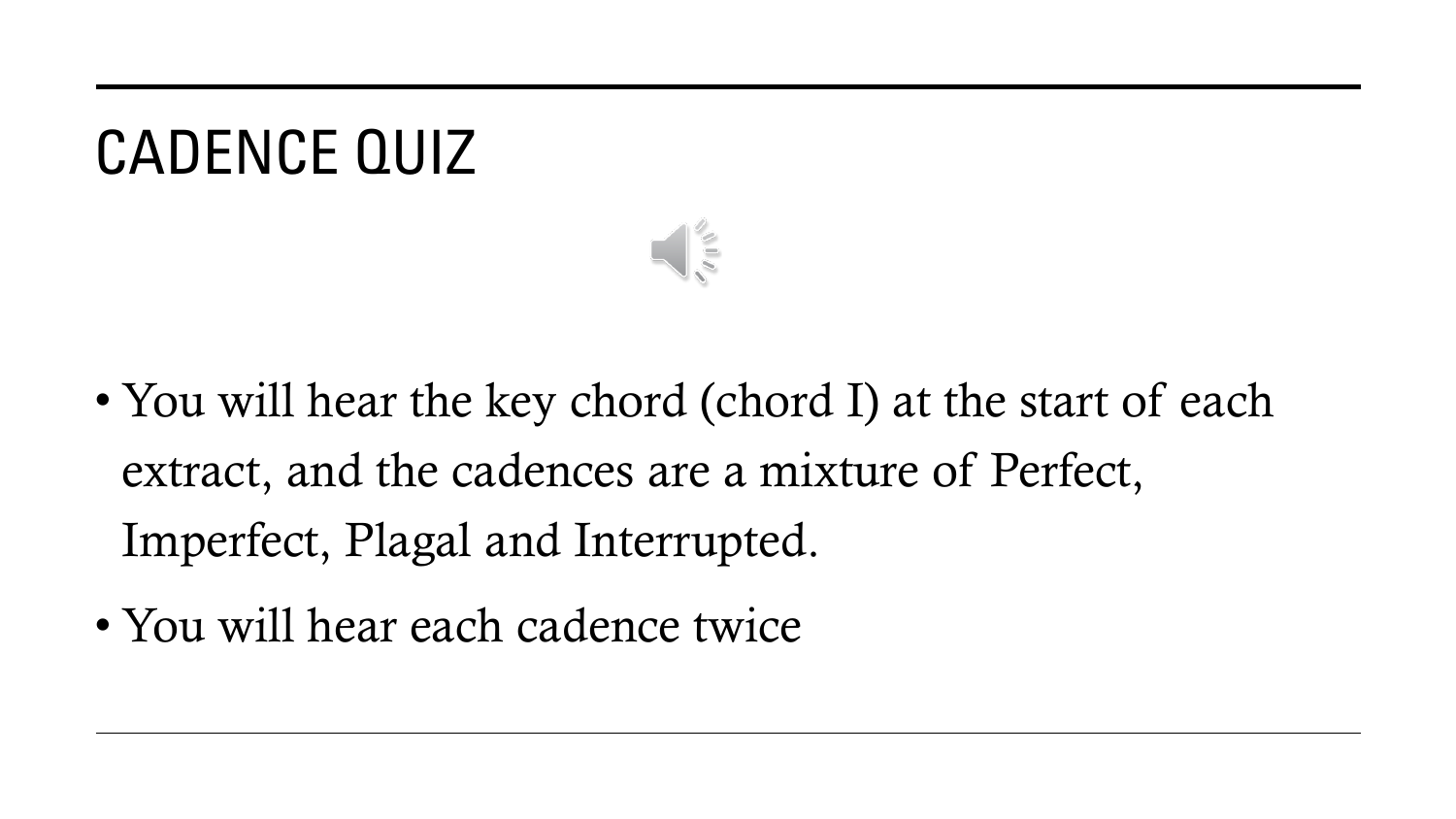#### CADENCE QUIZ - ANSWERS

- 1 Interrupted
- 2 Plagal
- 3 Plagal
- 4 Interrupted
- 5 Perfect
- 6 Imperfect
- 7 Perfect
- 8 Interrupted
- 9 Plagal
- 10 Imperfect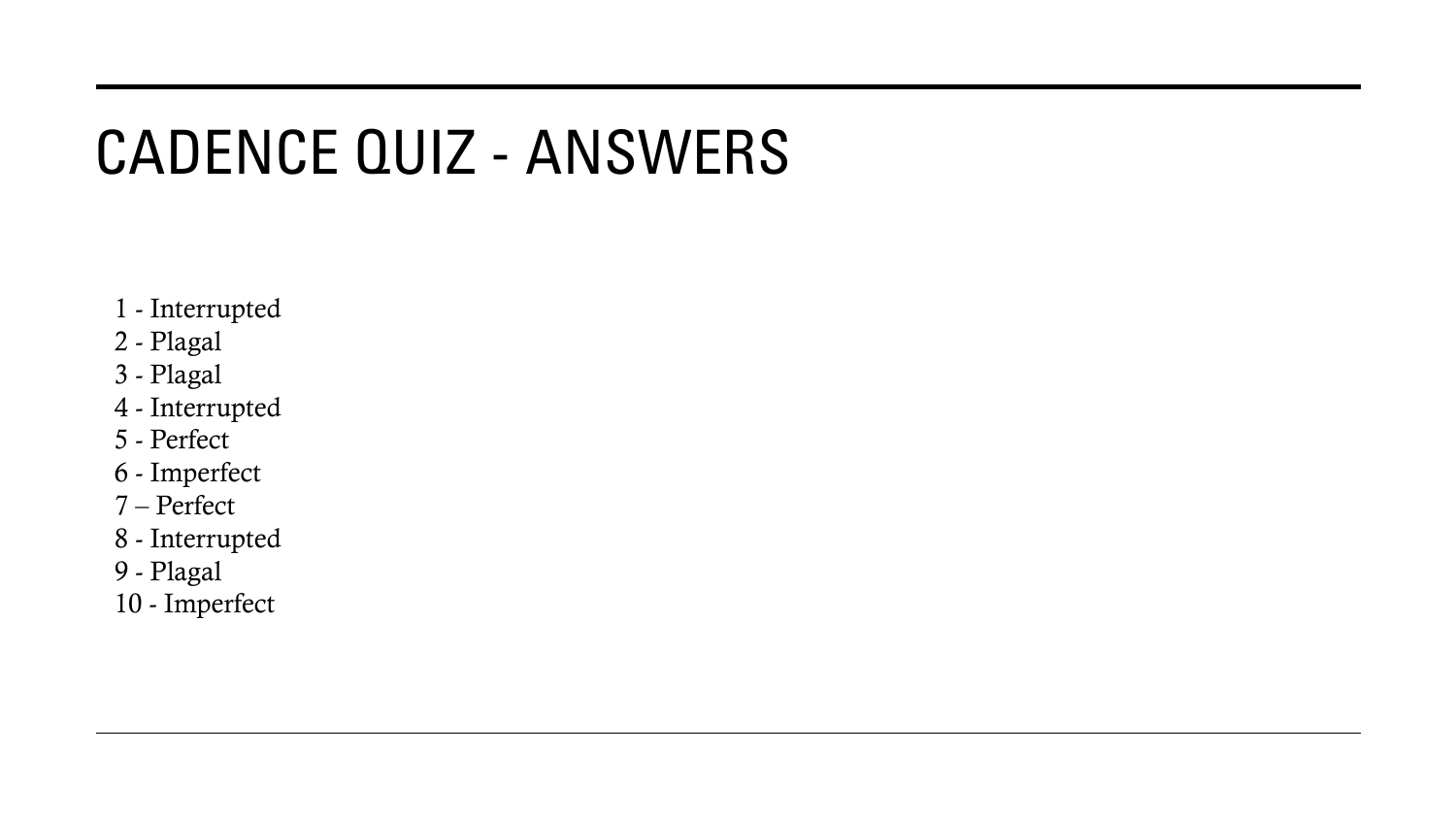# HARMONY & TONALITY

- Consonant when the harmonies sound 'nice' or 'matching'
- Dissonant when notes clash (very common in Western Classical Since 1910)
- Pedal a long held note in the bass (low pitch)
- Inverted pedal a long held note in a higher pitch
- Tonic (I) In the key of C major, this would be C
- Dominant (V) In the key of C major, this would be G (count up from C to  $G = 5$ )
- Subdominant (IV) In the key of C major, this would be F (count from C to  $F = 4$ )